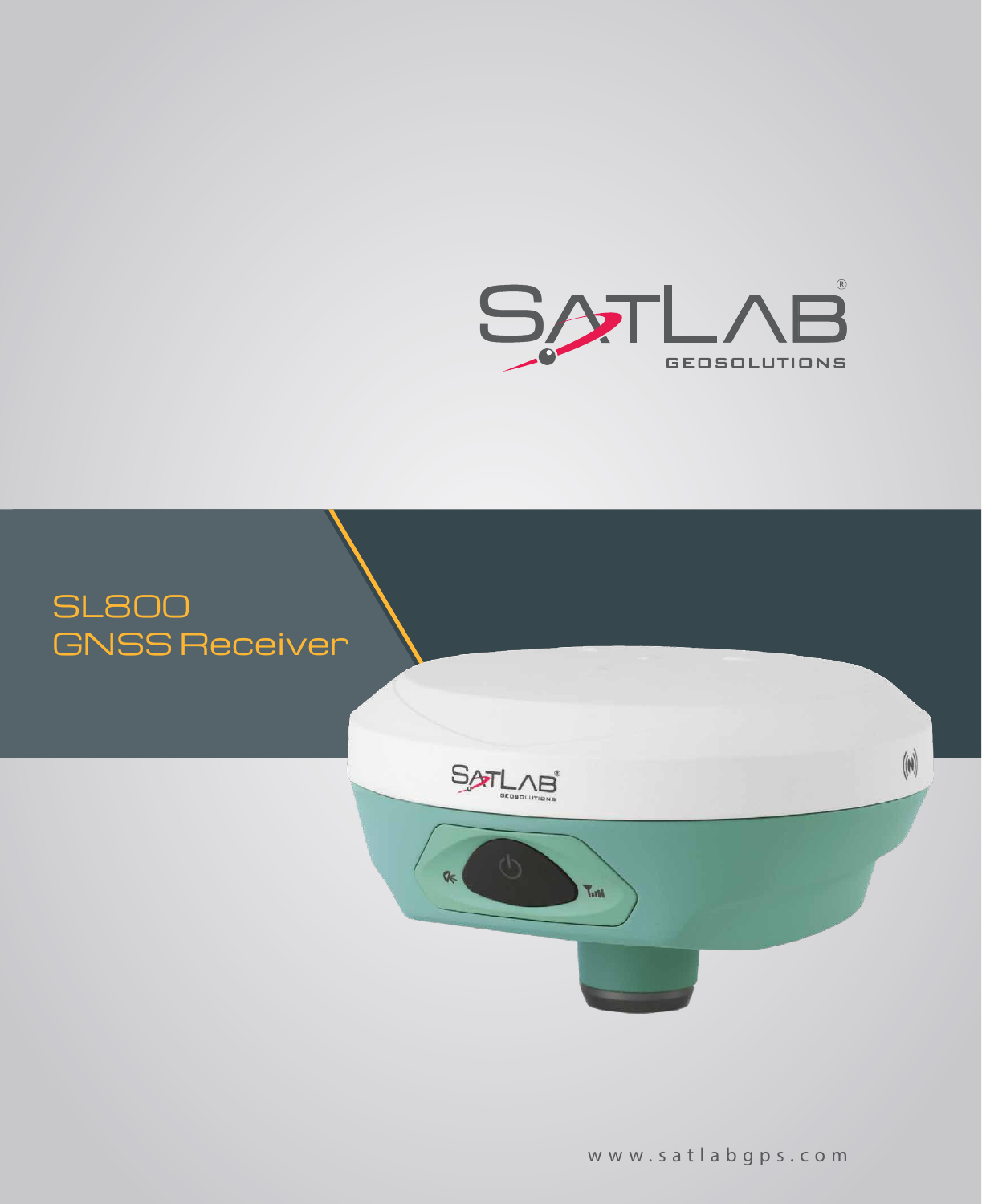# SL800 GNSS Receiver

Multi-Constellation Triple Frequency Tracking



**Europear** Standards









Lightweight Bluetooth GPS

GLONASS **BEIDOU** GALILEO SBAS Q<sub>Z</sub>SS

Long Life Long<br>Battery



Internet RTK Technology

)))





#### **Rugged and Compact, Network RTK**

The SL800 is a compact, lightweight and intelligent GNSS RTK Receiver. Powered by the multi-constellation, triple frequency Novatel OEM 729 board, 4.0 standard dual-mode long-range Bluetooth and NFC module, 'Data Collector Internet' and SatLab Cloud Services support, make this a convenient and efficient receiver for the network age.

## **Multi-Constellation Triple Frequency Tracking**

555 channels Supports GPS, GLONASS, GALILEO, BDS, QZSS, SBAS. NGS approved GNSS antenna.





### **Convenient Connection**

Bluetooth can be connected in seconds based on NFC technology 4.0 standard dual-mode long-range Bluetooth, compatible with 2.1 standard Bluetooth

# **Powerful Battery**

Powered by a high-capacity (6300mAh) Li-ion battery Supports power bank charge.





### **Wide Range of Applications**

SL800 can be paired with a varietiey of handheld data collectors to provides an easy-to-use solution for Survey and GIS professionals who need to collect highly accurate data.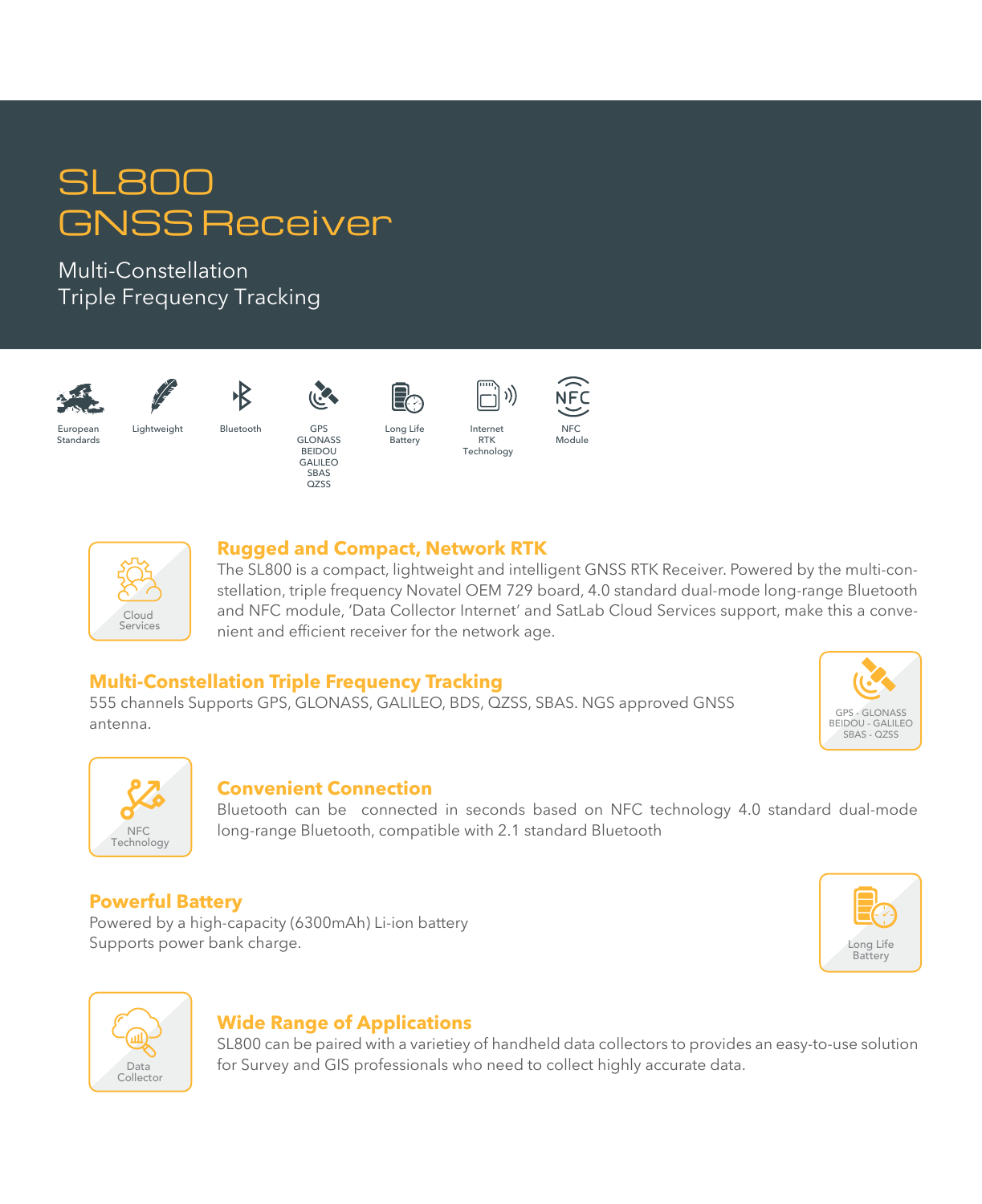





- $\mathcal{O}$  555 Channels
	- GPS: L1 C/A, L1C, L2C, L2P, LP
	- GLONASS: L1 C/A, L2C, L2P, L3, L5
	- BEIDOU: B1, B2, B3
	- GALILEO: E1, E5 AltBOC, E5e, E5b, E6
	- IRNSS: L5
	- QZSS: L1 C/A, L1C, L2C, L5, L6
	- SBAS: L1 C/A, (WAAS-EGNOS-MSAS-GAGAN)
	- L-Band: Up to 5 channels

#### **Data Management**

- $\oslash$  5 Hz Update (up to 100 Hz)
	- RTCM 2.1, 2.3, 3.0, 3.1, 3.2,
	- CMR, CMR+, RTCA and NOVATELX
	- VRS, FKP, MAC, intRTK Support
	- NMEA and Novatel ASCII Navigation Output
	- 8 GB Internal Memory

- 1 x RS232 Serial Port

**I/O Interface**

- 1 x DC External Power Input
- 1 x USB
- 1 x NFC
- 1 x Bluetooth 4.0
- 3 LED Indicator Panel



- **Power**
- 6-28V DC Input
- 6.300 mAh Li-lon Battery
- Battery Life
	- 9 Hours Static Measurement
	- 9 Hours RTK Rover

### **Accuracy**

- RTK: Horizontal 8 mm + 1 ppm, Vertical 15 mm + 1 ppm
- $-$  PP: Horizontal 2.5 mm  $+$  1 ppm, Vertical 5 mm  $+$  1 ppm
- Initialization Time: < 10 sn
- Confidence Level: %99.9



- **Environmental** 
	- IP67 Enritonmental Protection
	- Waterproof to 2 m Dept
	- Temporary Submersion
	- Shock Resistant Body to 2m Pole Drop
	- Operating Temperature: -40°C to +65°C
	- Storage Tempearture: -40°C to +75°C



- Magnesium Alloy
- Size: 127.5 mm x 57 mm
- Weight: 700 g (including battery)